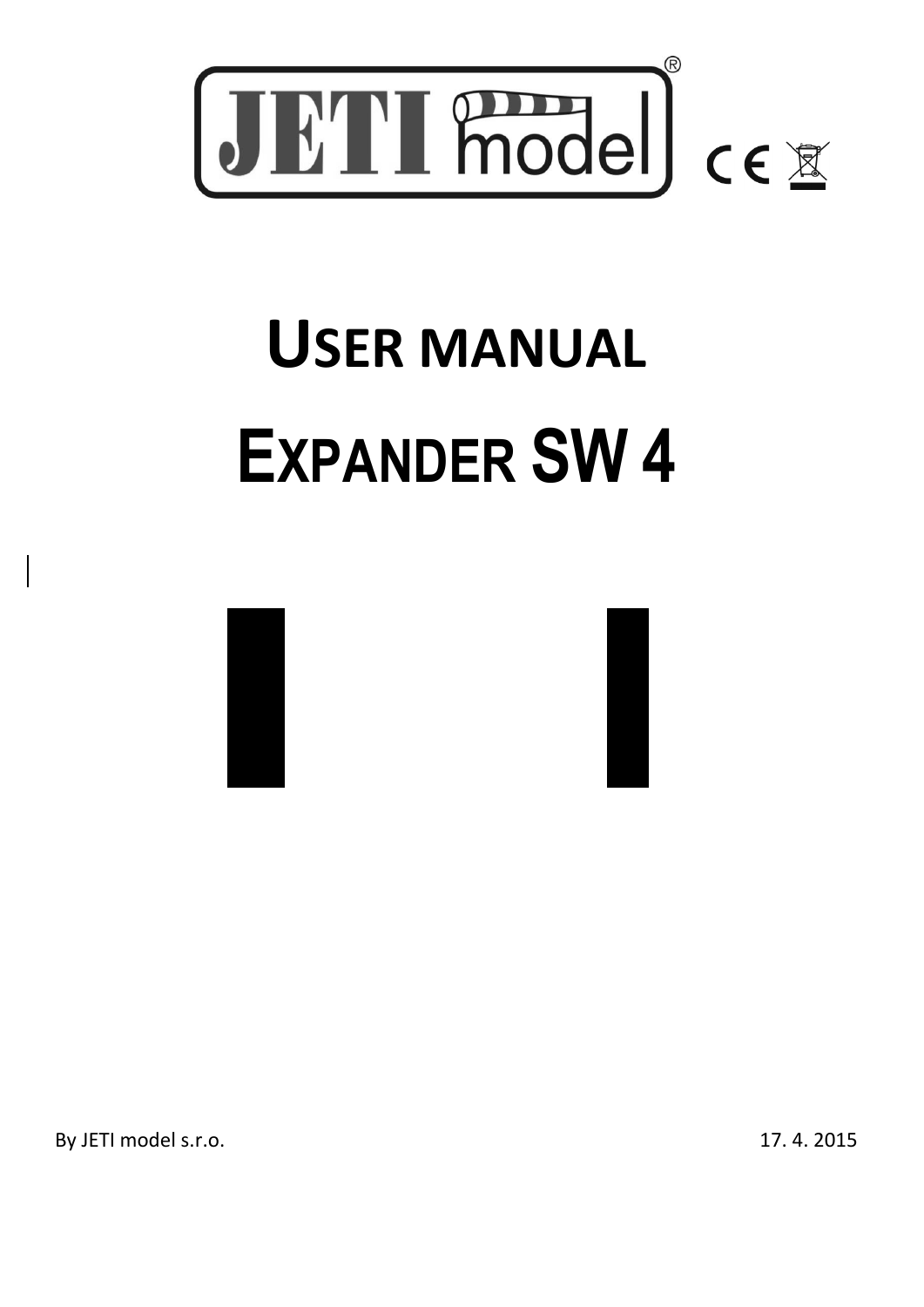

## **1. Introduction**

The Expander SW4 is an extension for magnetic and RC switches and is designed for switching multiple devices simultaneously. The JETI model company produces a wide range of devices that can be switched by magnetic switch or RC switch. The Expander SW4 allows you to combine the switching duties so that several devices can be controlled using one only element. Furthermore, some outputs are optically isolated to prevent interference. This makes it is possible to isolate control of devices which may be sensitive to electric interference.

## **2. Switch Expander circuitry**

Expander SW4 has on output for a magnetic or RC switch and 4 outputs, 3 of them are optically isolated (OPTO1-OPTO3). The output that is not optically isolated is connected to the magnetic or RC switch directly, including the power supply (Master input). The optically isolated outputs must be powered separately. One of the optically isolated outputs is inverted (e.g. for SBEC40) – OPT INV.

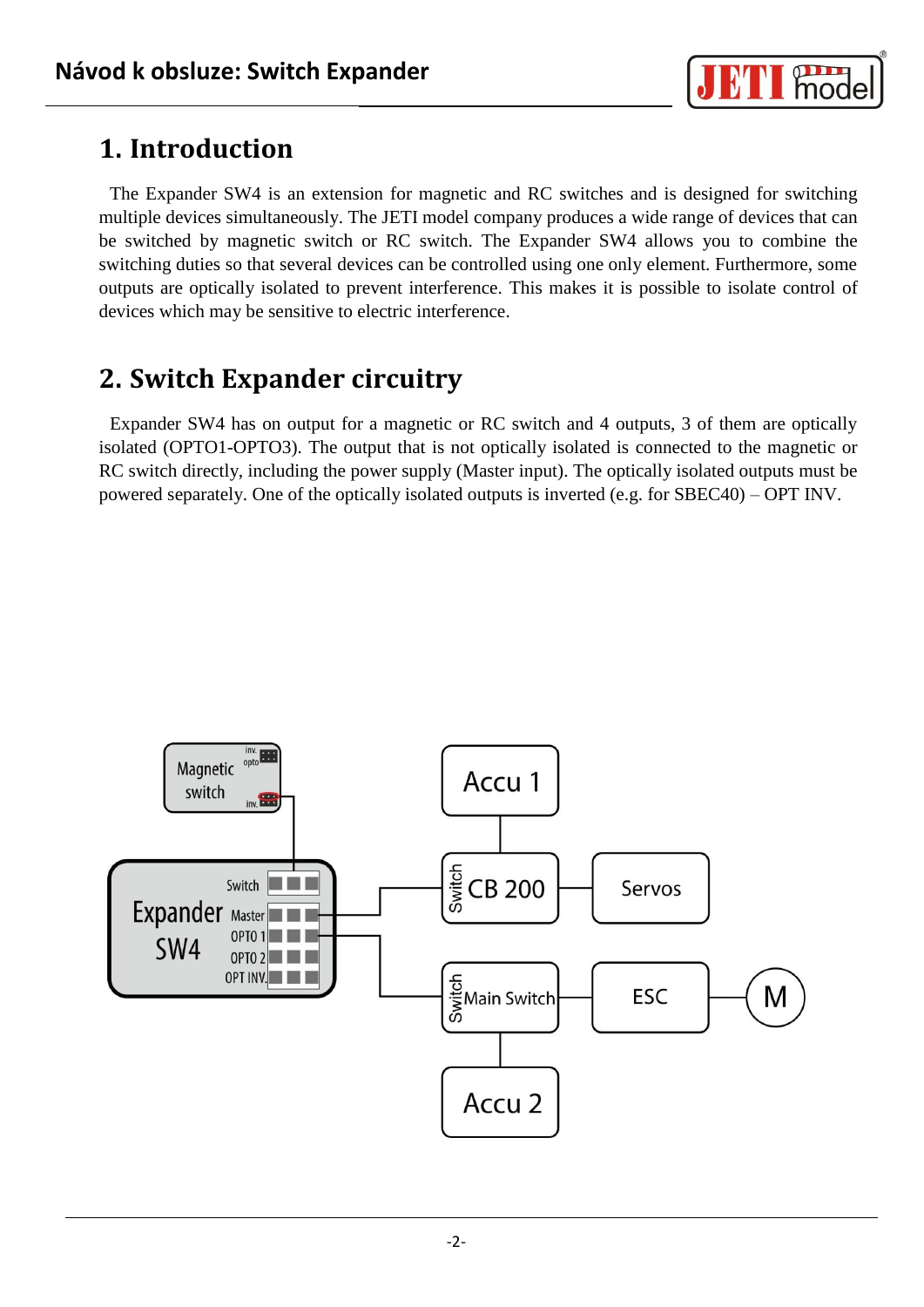#### **Návod k obsluze: Switch Expander**



Fig. 1: Expander SW4 application connection

**Circuitry with the RC Switch** – in case its setting has been changed in the transmitter, it is necessary to make sure that the switch is set to normal output (as by default). If the output is set to inverted, the Expander SW4 would not work correctly. The RC switch is connected to the Expander SW4 output labelled Switch, see Fig. 1.

**Circuitry with the magnetic switch** – normal output of the magnetic switch is connected to the input of the Expander SW4 (labelled Switch), see Fig. 1.

If an optical connection is needed, the –poles of the separated circuits must not be connected anywhere, as well as the +poles.

Magnetic or RC switches, as well as the Expander SW4, are supplied power from the same Master output. Thus it is necessary to have the power supply connected at least to this connector, see Fig. 1.

**If the power supply of the Expander SW4 is interrupted when the magnetic or RC switch is on, the devices connected to any optically isolated output are switched OFF!! If only a magnetic or RC switch is disconnected from the Expander SW4, all the devices connected to Expander SW4 outputs remain switched ON.** 

**Please follow all the directives described in individual manuals for the magnetic or RC switch!**